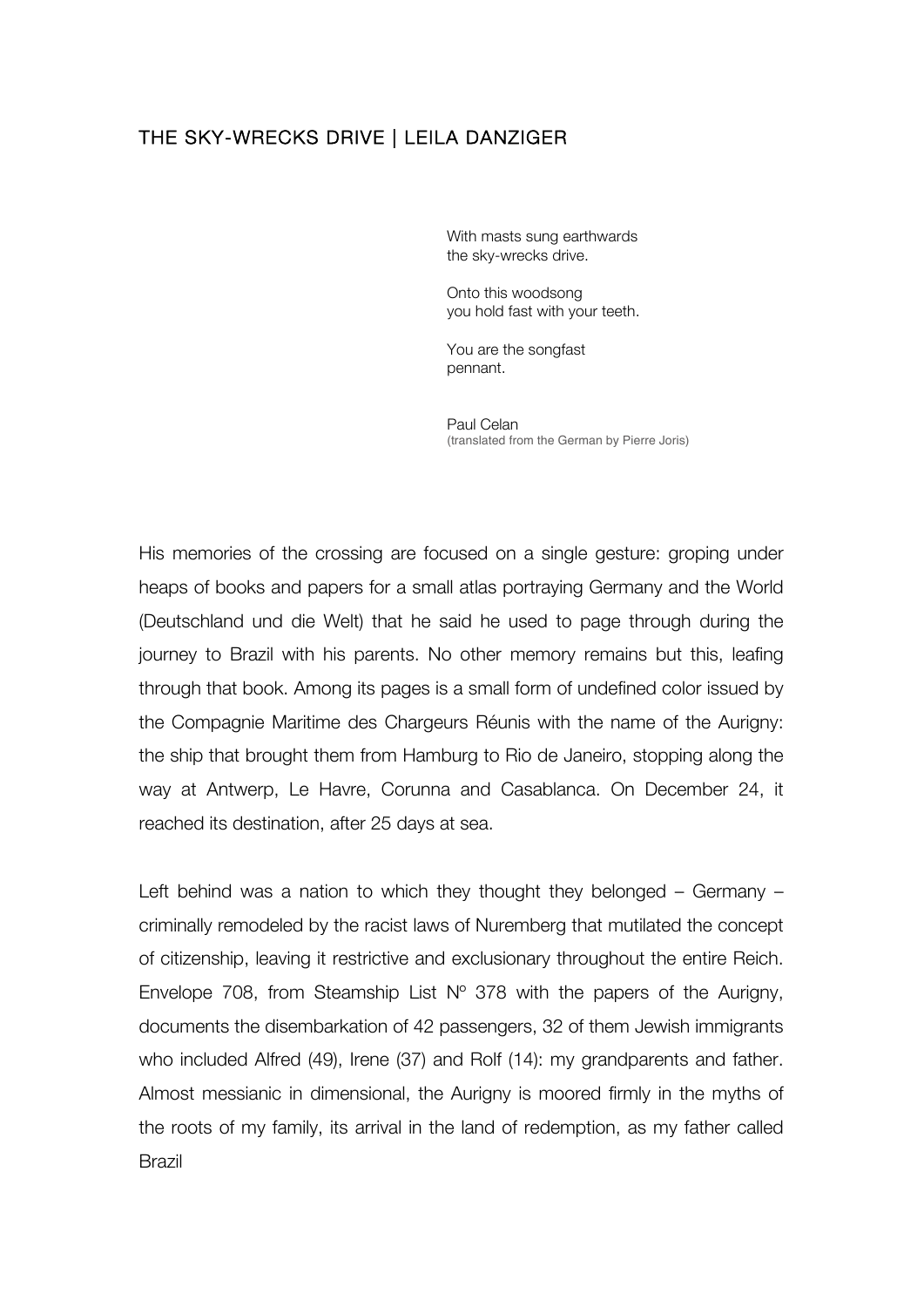This project was prompted by other names, as well as the Aurigny. Contacts with friends and relatives brought to light the Almanzora (December 26, 1938 with my uncle and great-aunts Erich, Klara and Helga Abraham); the General Artigas (August 17, 1939 with Hilde, Martin and Edith Seligmann, from Márcio Seligmann-Silva); and the Conte Grande (April 4, 1939 with Franca Cohen Gottlieb, from Raul Gottlieb).

When seeing these documents retrieved from the National Archives, I simply wanted to open them and question their gaps and spaces, blend the different lists together, launch them once again in the present through a great arc of names and destinations encompassing not only those who found a safe harbor, but also so many others whose quests proved fruitless. Viewing the lists themselves as vessels, "floating pieces of space" as Foucault defines ships, utmost heterotopias holding the names of passengers and their personal data – age, gender, religion and profession (largely invented), marital status, place of departure, last address in the country of origin, and destination.

In clear tribute to Lasar Segall, the title of this project refers to one of his most celebrated works, painted between 1939 and 1941 when emigrant ships packed with refugees were setting sail over the oceans. But on Segall's canvas, the vessel does not seem to be sailing towards an earthly port, but is rather slanted towards heaven, as accurately noted by Paulo Sérgio Duarte: "the plane on which the image lies is rising, climbing, elevating [...]". The vessel is "paradoxically sailing upwards as though, regardless of past or future storms, its direction is lost in the infinite, not directed towards any port."1 and we are well aware that unattainable ports lead to "pits in the air", in the powerful poetry of Paul Celan, who Theodor Adorno believes responds legitimately — in other words, with infinite discretion — to extreme horror.

Early in the second decade of the XXI century, while researching ship passenger lists in the National Archives in Rio de Janeiro, the Mediterranean was filled with flimsy vessels carrying desperate passengers. Lampedusa, Lesbos, Kalymnos and Sète are some of the points on an escape route from death, which is far

 

<sup>&</sup>lt;sup>1</sup> DUARTE, Paulo Sergio. Sua vida inclui a tristeza, mesmo nos momentos mais felizes. In: *A gravura de Lasar Segall*. Rio de Janeiro: Paço Imperial, 1987.